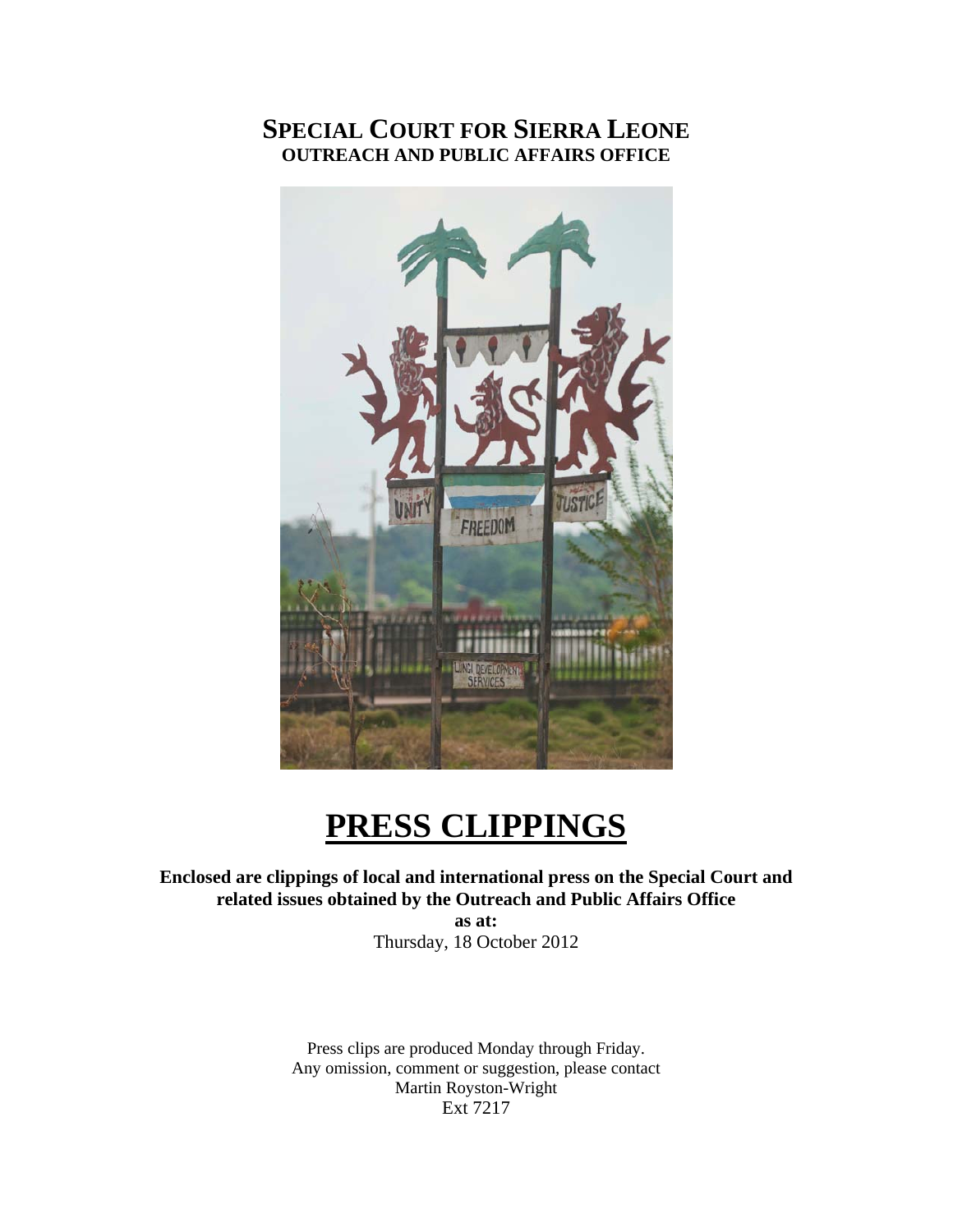| <b>Local News</b>                                                                              |             |
|------------------------------------------------------------------------------------------------|-------------|
| Ex-Female Prisoners Cry Foul / The Exclusive                                                   | Page 3      |
| Radovan Karadzic Denies Bosnia War Crimes / The Spectator                                      | Page 4      |
| <b>International News</b>                                                                      |             |
| Interview with Two Principals from the Special Court for Sierra Leone / The Global Observatory | Pages 5-9   |
| Malala, Lubanga, and the Universal Right to Childhood / The Morningside Post                   | Pages 10-11 |
| International Criminal Court not 'targeting' only Africans/ Women News Network                 | Pages 12-15 |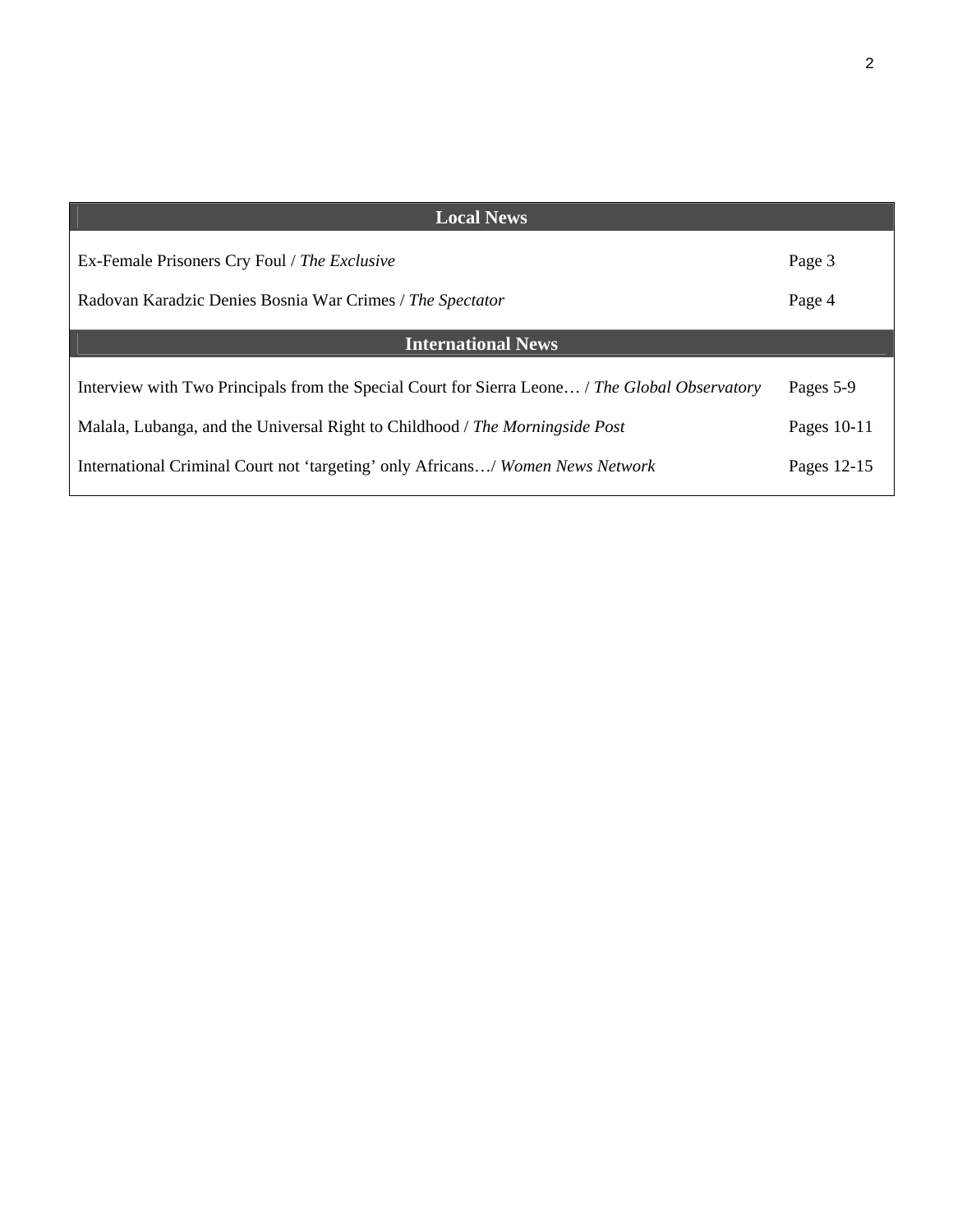# e Prisoners Cry For Help

By Musa Sesay<br>Fermer female priseners that served their jail terms at the Pademba Read Maximum Security Prisons, last Wednesday officially launched a support group called "Ge Bife" meaning in English Meve called Ge Bild meaning in English move<br>Forward' at the AdvesAid office on<br>Liverpool Street, Freetown.

The aims and objectives of the support group, according to the organizers, are to unity and transform former female prisoners.

Speaking at the launch ceremony, the Chairlady of the support group, who asked not to be named, disclosed that while serving their jail terms, they lost everything and their respective homes shattered. Some of them, she revealed, went to jail for minor crimes like debts and assault which she said could have easily been settled out of court.

The formation of the group, the Chairlady added, is to give hope to current female prisoners that all is not lost. She

salled en the gevernment and NGOs for urgent assistance to the group, which she said weuld previde selid feundation for the release of female prisoners and engage them in sustainable development.<br>She thanked and appreciated the effort of AdvecAid in bringing them together.

The Prisons' Director of Human Reseurces, Mrs. Gecilia Kaikai said while prisoners were serving jail terms, they were deprived of their liberties which she said led to stress and frustrations. She added that they were separated from their families and semetimes eventually løst their matrimonial homes.

Mrs. Ceellia Kalkal maintained that dealing with female prisoners goes be-<br>yond professionalism and effectiveness

She thanked the Special Court for Sierra Leone for providing accommodation for female prisoners given the overcrowding of the Pademba Road **Maximum Security Prisons.** 

Police Officer, Memunatu Kenteh called on the support group to improve on their<br>past as they still have a role to play in the secio-economic development of the country. She recalled herself being a victim of circumstances after serving a jail term of four months as alleged junta collaborator. The police officer maintained that since her jail term she had never<br>looked back, adding that she's new a very senior police officer.

She disclosed that she is implementing a policy wherein smaller debt issues

involving women are being settled at community level. Memunatu Content<br>however expressed great disappointment over the non-availability of female cells in remote areas.

Speaking on behalf of AdvocAid, Ms. Juliana Wilson said they are a supportive organization with the desire to bring women together, share experiences and develop positive relationships.

"Members will be empowered through access to knowledge concerning their rights," he said.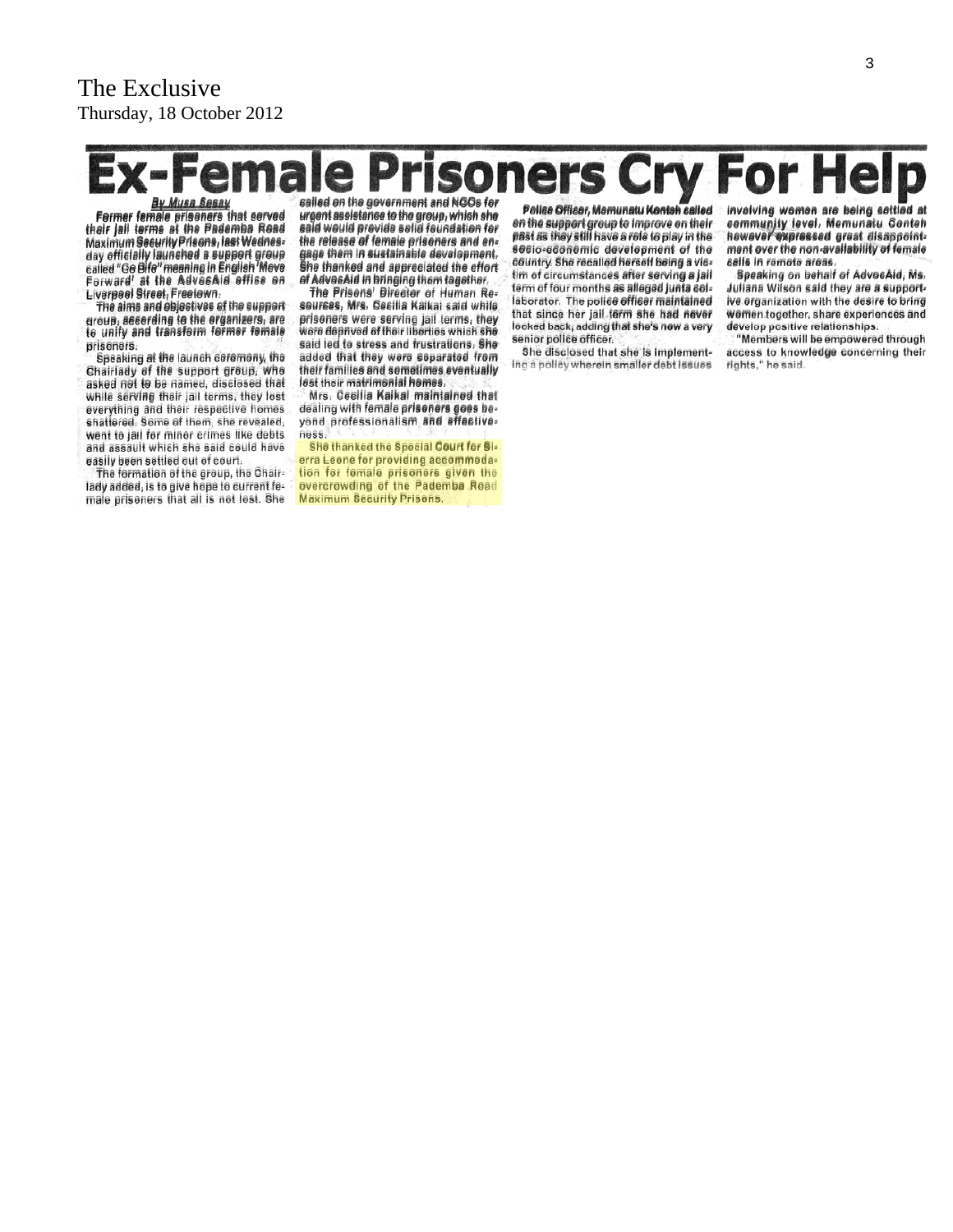## **Radovan Karadzic denies Bosnia war crimes**



Radovan Karadzic: "I should have been rewarded for all the good things I've done"

Former Bosnian Serb leader Radovan Karadzic has said he should be rewarded for "reducing suffering", not accused of carrying out war crimes.

Beginning his defence at his trial in The Hague, he said he was a "tolerant 'man" who had sought peace in Bosnia.<br>Mr Karadzic was arrested in

Belgrade in 2008 after almost 13 years on the run.<br>He faces 10 charges of genocide

and crimes against humanity during the war in the 1990s, including the Srebrenica massacre

and the siege of Sarajevo.<br>More than 7,000 Bosniak (Bosnian Muslim) men and boys were killed at Srebrenica in the worst single atrocity in Europe since the end of World War II. During the 44month siege of Sarajevo more than 12,000 civilians died.

Mr Karadzic, 67, went on trial at the International Criminal Tribunal for the former Yugoslavia (ICTY) in October 2009. He appears utterly without self-doubt - as, indeed, he was two decades ago"

Truth will grow stronger' He began his lengthy personal statement by saying he had done "everything within human power to avoid the war and to reduce the human suffering".<br>Speaking calmly, Mr Karadzic said he was a "mild man, a tolerant man with great capacity to understand others". He had stopped the Bosnian Serb army many times when it had been close to victory, he said, had sought peace agreements, applied humanitarian measures and honoured international law. He insisted that there had been no history of conflict between ethnic groups. "Neither I, nor anyone else that I know, thought that there would be a genocide against those who were not Serbs," he said. He criticised media coverage of the war as biased and disputed the official number of victims of the war, saying the true figure was three to four times less. More than 100,000 people were killed. according to official figures.<br>"As time passes this truth will be stronger and stronger, and the accusations and the propaganda, the lies and hatred, will get weaker and weaker," he said.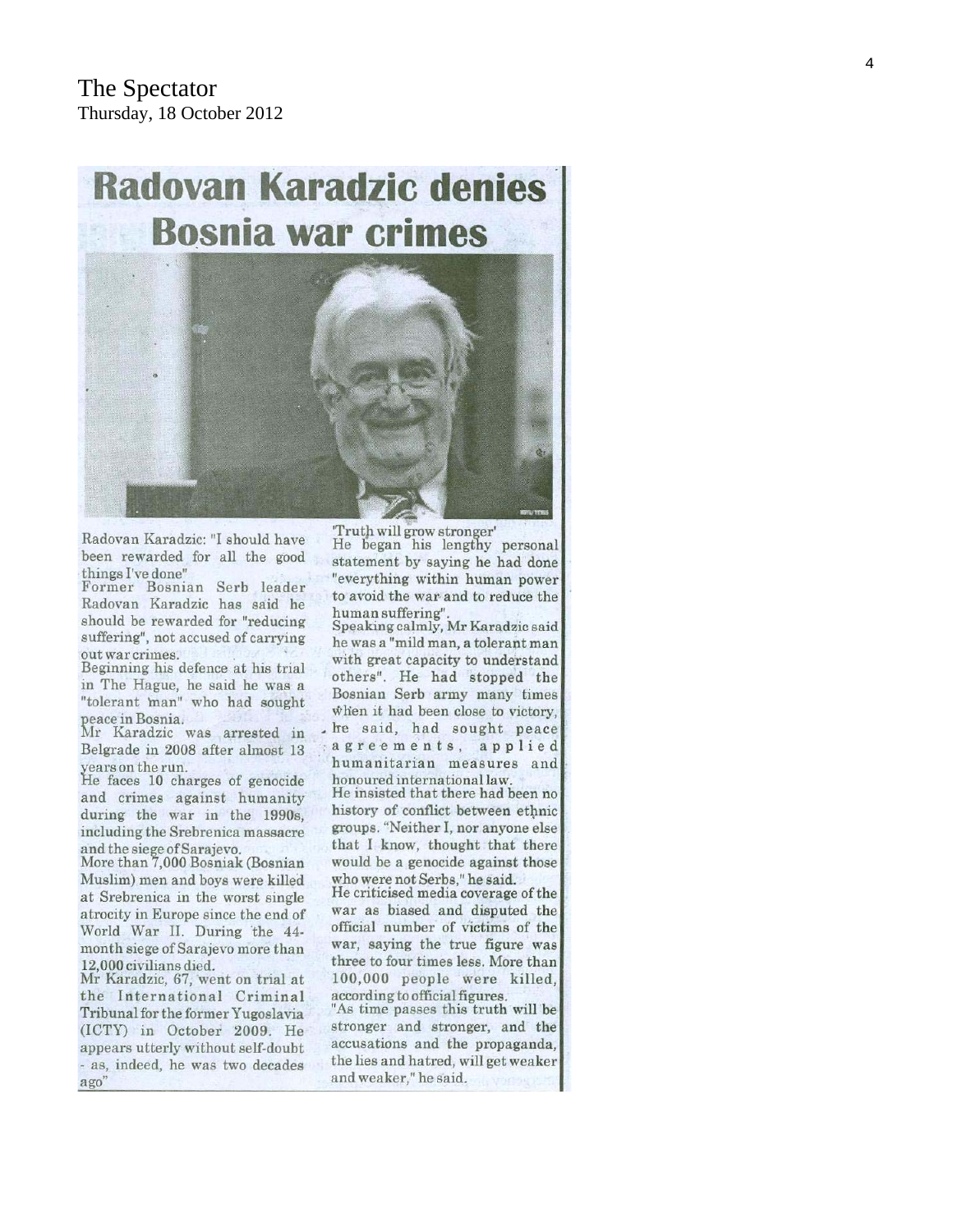#### The Global Observatory Wednesday, 17 October 2012

#### **Interview with Two Principals from the Special Court for Sierra Leone, Justice Fisher and Registrar Mansaray**

By Maureen Quinn



On the sidelines of an IPI event on the Special Court of Sierra Leone, IPI's Maureen Quinn spoke with two of the principals of the court, Justice Shireen Avis Fisher and Registrar Binta Mansaray. The principals of the Special Court are all women, which is a first in international justice.

Justice Fisher explained that the Special Court of Sierra Leone is a hybrid court in with international backing and participation, but staffed nationally, to help the justice and reconciliation process in that country to prosecute violators of international humanitarian law and Sierra Leonean law committed after November 30, 1996 and during the 11-year Sierra Leone Civil War.

"What you find in most war-torn countries is a willingness to prosecute the crimes, and to try the crimes, but not the ability to do so because of the infrastructure destruction that occurs in any war situation," said Ms. Fisher.

Ms. Fisher also said that a woman on the bench is not required in cases involving gender-based crimes. "I don't know that gender makes a difference," she said, adding, however, that gender is a factor in who you are. She said that training on gender issues for both men and women is extremely important.

In the second part of the interview, Registrar Binta Mansaray spoke about the ways in which the Special Court supports victims of these horrifically violent crimes during the trial, including offering a witness protection program.

"First of all, women are scared to come to the court," Ms. Mansaray said, "Either they are afraid of retribution or reprisals from perpetrators, either they're ashamed, or, for whatever reason, it's difficult for them to come before the court."

"But then a witness protection program walks them through the process of understanding how the court works, of understanding that once you go into the courtroom, it's the judge's court. You can be safe in the courtroom, and the perpetrators who played warlord, or who thought they had the power of life and death over people, they will be in the dark. They're so powerless when they're in there. So our witness protection unit is responsible to make sure that women understand that and have confidence in the judicial system before they go to the court."

Listen to interview (or download mp3):

**Maureen Quinn**: Good afternoon. I am Maureen Quinn, a Senior Adviser at the International Peace Institute, and we are very pleased to host on the Global Observatory today two of the principals of the Special Court for Sierra Leone: the President of the Court, Justice Shireen Avis Fisher, and the Registrar, Binta Mansaray.

There are four all-women principals of the Special Court, and you're all speaking at an event tonight as we launch our series on Women, Peace, and Security. Very pleased to have you here.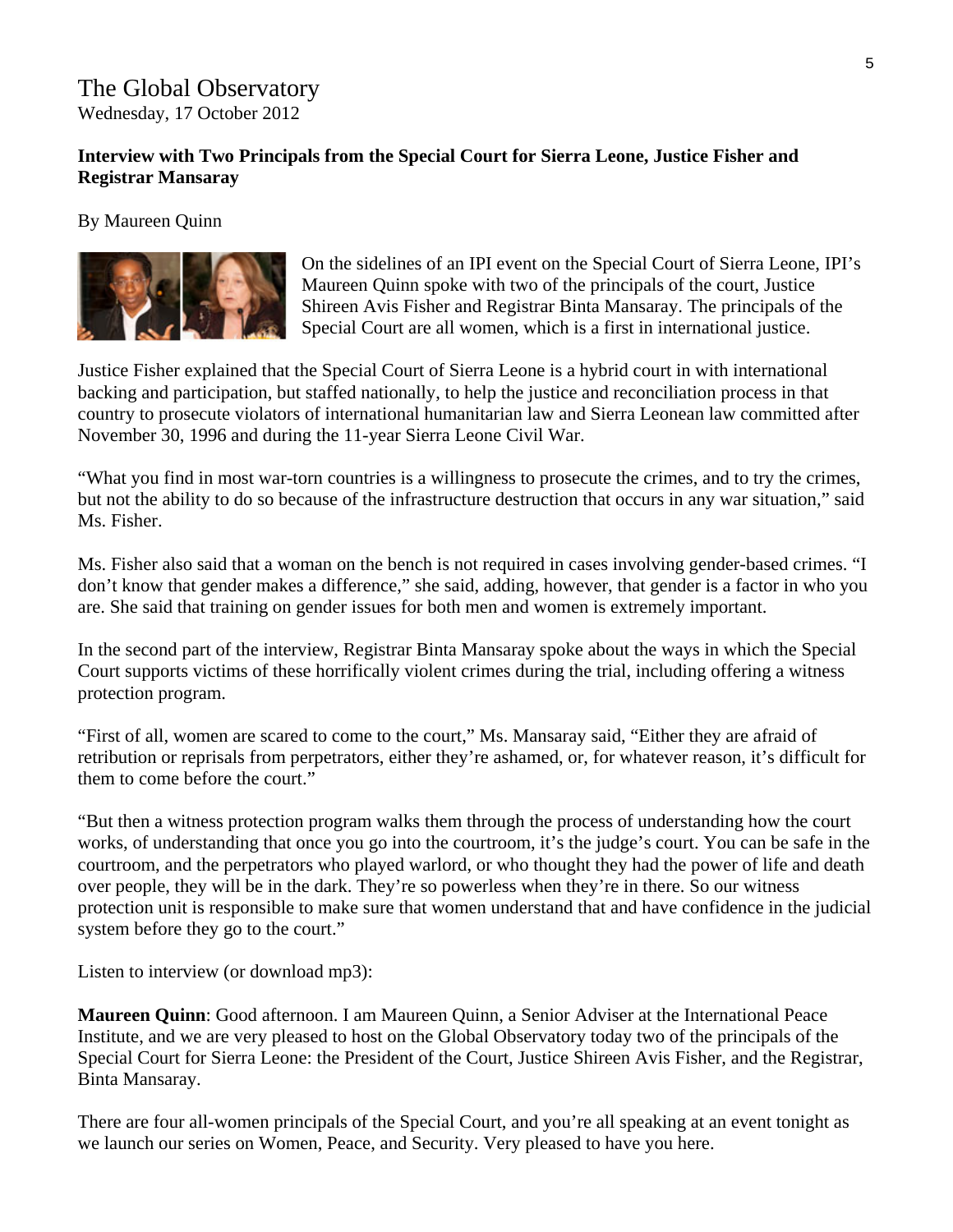Justice Fisher, I'd like to start by asking you about the court. In legal terms, the court is described as a hybrid court. Can you explain what that means for our audience? Now that the International Criminal Court has been established, do you see future use of similar arrangements?

**Shireen Avis Fisher:** A hybrid court in our situation is a court which has international backing and participation, but was established because of the request of the country of Sierra Leone, who was in partnership with the United Nations in putting together a court institution that is both international, in terms of resources, human and financial, and also national in terms of staff, judges, professional staff, and support staff, using both international law and domestic law.

Its advantage I think now that the Rome Statute has been accepted by so many states is that it's a blueprint for complementarity. Under the Rome Statute, states that are willing and able to prosecute these crimes in their own country are given the opportunity to do so. What you find in most war-torn countries is a willingness to prosecute the crimes and to try the crimes, but not the ability to do so, because of the infrastructure destruction that occurs in any war situation.

That was the situation as it existed in Sierra Leone in 2000, and the government of Sierra Leone made the decision even before the Rome Statute. They innovated and made the decision to ask the United Nations to partner with them to create this court.

The advantage of the court is that it is located in the country where the crimes have been committed; it involves the people of the country who have expertise about the citizens and what they need, who know not only the geographic area, but the demographic area, and who can facilitate participation by those who are on the ground and those who are most affected by the work of the court. That, as it happens, is what happened in Sierra Leone, and the lessons we learned from that are lessons that can be shared with other countries that may wish to prosecute in these same situations.

**MQ:** The court's statute mandates that prosecutorial and court support staff have experience in genderrelated crimes, and now women fill all the four principle positions at the Special Court: the president, prosecutor, registrar, and principle defender, which is a first in international justice. How have these two elements influenced the court and its impact on crimes against women and girls? How important do you think training in gender-related crimes is for people working in international justice?

**SAF:** As to the first point, it's an imponderable. The question always is, does it make a difference if it's a woman on the bench? It makes a difference as to who's on the bench, but I don't know that gender specifically makes a difference. But gender is a part of who you are, and judges are made up of many facets and factors, and gender is one of them. So I don't think there's any way to measure the extent to which women's involvement makes a difference.

I think the second part of your question though: to what extent is education and training in gender issues… and on the issue of gender sensitivity—I think that's a very important question—and the answer to that is, it's very important, and that's important for men and women both. Because, although we may think that we, because of the fact that we are women, understand the situation of other women, there's no way going into a situation, as we went into in Sierra Leone, that you do.

I mean you have to understand the cultural significance as well as the gender significance. Both male and female judges and staff who were working with women in very traumatic situations absolutely need to have training, both in the general area of gender sensitivity, but also specifically as to how that plays out in the culture in which you may have that impact.

**MQ:** Thank you very much Justice Fisher. I want to turn now to the registrar of the Special Court, Binta Mansaray, so thank you as well, Registrar Mansaray for joining us. Given your role in designing the court's acclaimed outreach program, I want to ask you a few specific questions in that area. My first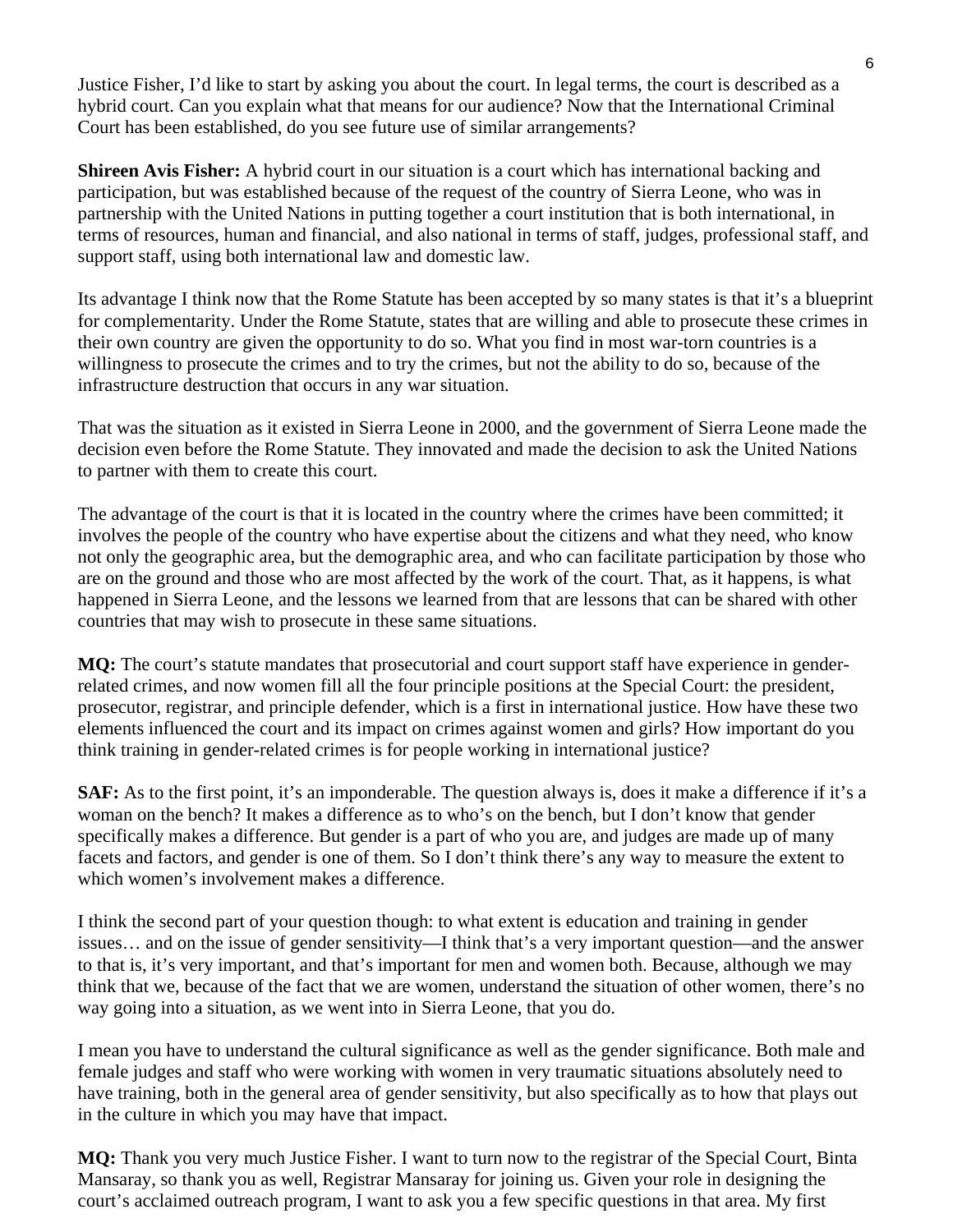question is that the court's outreach program is gender sensitive and encourages women to be participants of post-war justice, and not just the subjects of it–how did you take women's views and inputs into account?

**Binta Mansaray:** Thanks for having me on your program. The outreach program we created, as you rightly point out, was extremely gender sensitive, and the reason for that–again, that relates to your question about how we take into account the views and inputs of women–as I explained to the people, the mandate of the court is very limited to those who bear the greatest responsibility for crimes committed in Sierra Leone since November 30, 1996.

But then you have tens of thousands of women who suffered all sorts of human rights abuses: rape, sexual slavery, sexual violence, forced marriage, and so forth. While the court can bring to justice very few perpetrators of gender-based crimes, the reality is, we also have a limited number of women who would come forward to testify before the court. The question is, what happens to the tens of thousands who never get the chance to come forward and give testimony in court?

So what we did, we designed a gender outreach program using the article that lists the gender crimes to be prosecuted by the Special Court. We made that into a program and then engaged the largest society, the rest of the women who would never have the time or the opportunity to talk to the court, and explained to them that these crimes, do you recognize these crimes? Of course they do, because that's what they lived during the war. We try to link the experiences with the testimonies given in court to show the court took into account the collective experiences of women, and have a limited number of women to tell the story. If you hear a woman testifying in court, that woman is also talking on your behalf.

Then the next aspect is the impunity gap. When it is about the greatest responsibility, the threshold is very high–you're talking about leaders, very top leaders, not mid-level commanders, but top-commanders. But for the women, the tens of thousands who would never get the opportunity to come to court, those who bear the greatest responsibility are their neighbors, the ones they see every day. So the question was, women started asking, why weren't the foot soldiers, our neighbors, why weren't they brought to justice? Who determines who bears the greatest responsibility?

Then what we did, again, by way of the outreach program, we designed it based on the court's statute, we established a link between the foot soldiers that they see in their neighborhoods with the commanders, and this way women were able to relate to the court's work and get engaged and understand that yes, the court was working in the interest of all women and girls, not just the few who get to tell their story in court.

**MQ:** It's extremely impressive what you all have done. As we know, crimes against women and the use of girls as so-called "bush wives" pose serious challenges for post-war justice in Sierra Leone. And even after the justice process, survivors of gender-based violence can be subject to a lot of social stigma and emotional trauma, as well as unique physical injuries. So I wonder if you can tell us a little bit about your witness protection program, which I believe took some of these gender-sensitive elements into account.

**BM:** We have an excellent witness protection program headed by somebody, Saleem Vahidy ,who is extremely well experienced in the area of witness protection. The goal of the Special Court's witness protection program is to make sure that those who have the courage to come forward and testify do not suffer any harm on account of their testimony or appearance before the court.

In particular, the gender-sensitive aspect of it is, it took into account the painful experiences that women went through, and how it would be so difficult for women to relive those experiences in court; for instance, the humiliation of gang raping, sexual violence. Not all women would like to explain that kind of very personal experiences in public. So we have the option of a close-session testimony, where the judges will order close session as they deem necessary. We also have voice distortion, face distortion. We have, I think, written submissions as well, but that hasn't been used as much but in camera testimony.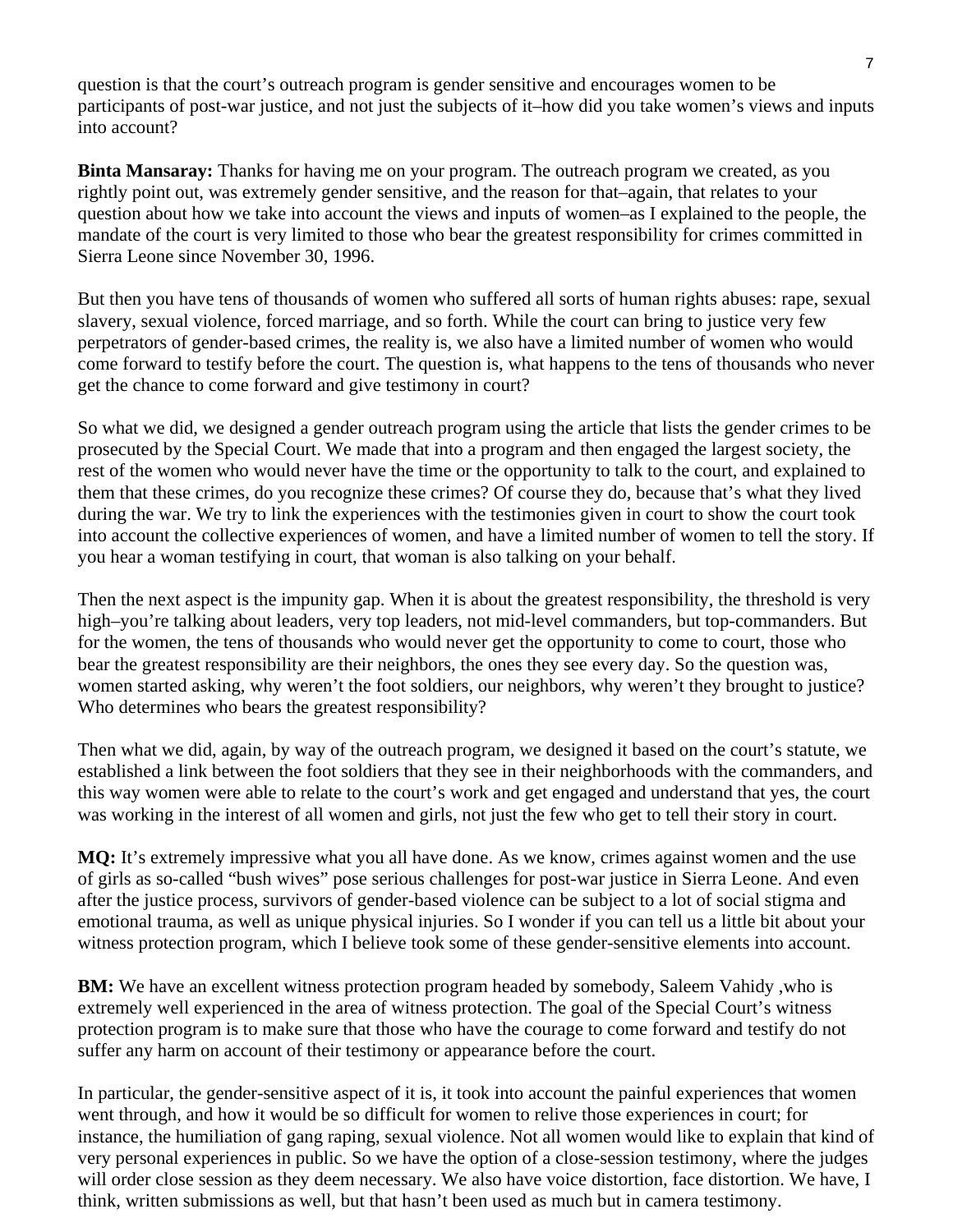So this is all geared towards ensuring that women are not exposed to a situation where giving testimony would be very hard for them. So it's on a case by case basis. Judges could order the type of protection that is necessary for a particular witness. It has worked extremely well.

These psychological, physical counseling services that are available also help women, because, first of all, women are scared to come to the court. Either they are afraid of retribution or reprisals from perpetrators, either they're ashamed or, for whatever reason, it's difficult for them to come before the court. But then a witness protection program walks them through the process of understanding how the court works, of understanding that once you go into the courtroom, it's the judge's court. You can be safe in the courtroom, and the perpetrators who played warlord, or who thought they had the power of life and death over people, they will be in the dark. They're so powerless when they're in there. So our witness protection unit is responsible to make sure that women understand that and have confidence in the judicial system before they go to the court.

**MQ:** My next question is, have you seen any evidence that the court's prosecutions and its work on outreach have been having a deterrent effect on gender-based violence in Sierra Leone, and what has been the court's contribution to reconciliation in Sierra Leone?

**BM:** As far as deterrent effect is concerned, it's difficult to gauge, but what I can say, as the president referenced during a Security Council briefing, is a survey was conducted both in Sierra Leone and Liberia, where Sierra Leoneans and Liberians expressed their opinion about the court's work, and a very impressive majority, 91 percent believed that the court contributed to the peace in the two countries, in Sierra Leone, and also a very good number believed that the Special Court can be trusted to bring justice to the people, so how that translates into concrete terms, in terms of deterrence, remains to be seen.

But I can tell you that the fact that people believe that this court brought peace to the country shows that it is having the kind of effect that could be a deterrent effect, in terms of how the court has contributed to reconciliation.

Reconciliation is a process that goes on and on and on. But so far, we've come a long way. It is only the Special Court that has a kind of outreach structure that we have in that country, and those structures, once you've set up community town hall meetings, you've set a forum for discussion. Let people talk about the war, discuss it, agree and disagree. That in itself is a very critical aspect of reconciliation that should be taken into account. We believe having an outreach program for over eight, nine years have contributed to that kind of democratic discourse about peace and reconciliation.

Again, you talk about the very message that the court is sending, that no one is above the law. That is significant, because it gives victims a measure of peace, and we believe that the court has contributed greatly to peace and reconciliation in Sierra Leone.

**MQ:** Justice Fisher, if I can wrap this up by turning back to you with a future-oriented question. Given that the Special Court for Sierra Leone will soon complete its mandate, what will be the role of the residual court, going forward?

**SAF:** The residual court will have three purposes: one will be to protect witnesses; one will be to maintain the archives; and the third will be to oversee the prisoners that have already been convicted. All three of those will continue well into the future.

In terms of witness protection, I would see that as the most important role, because as Binta pointed out, there is a promise made to the witnesses, that they will not be harmed by virtue of their having the courage to come forward and testify. When we say that they will not be harmed, we don't mean they won't be harmed as long as the Special Court is in existence; we mean they will not be harmed. In order to make sure that that happens, we need to have additional outreach, ongoing outreach, to let people know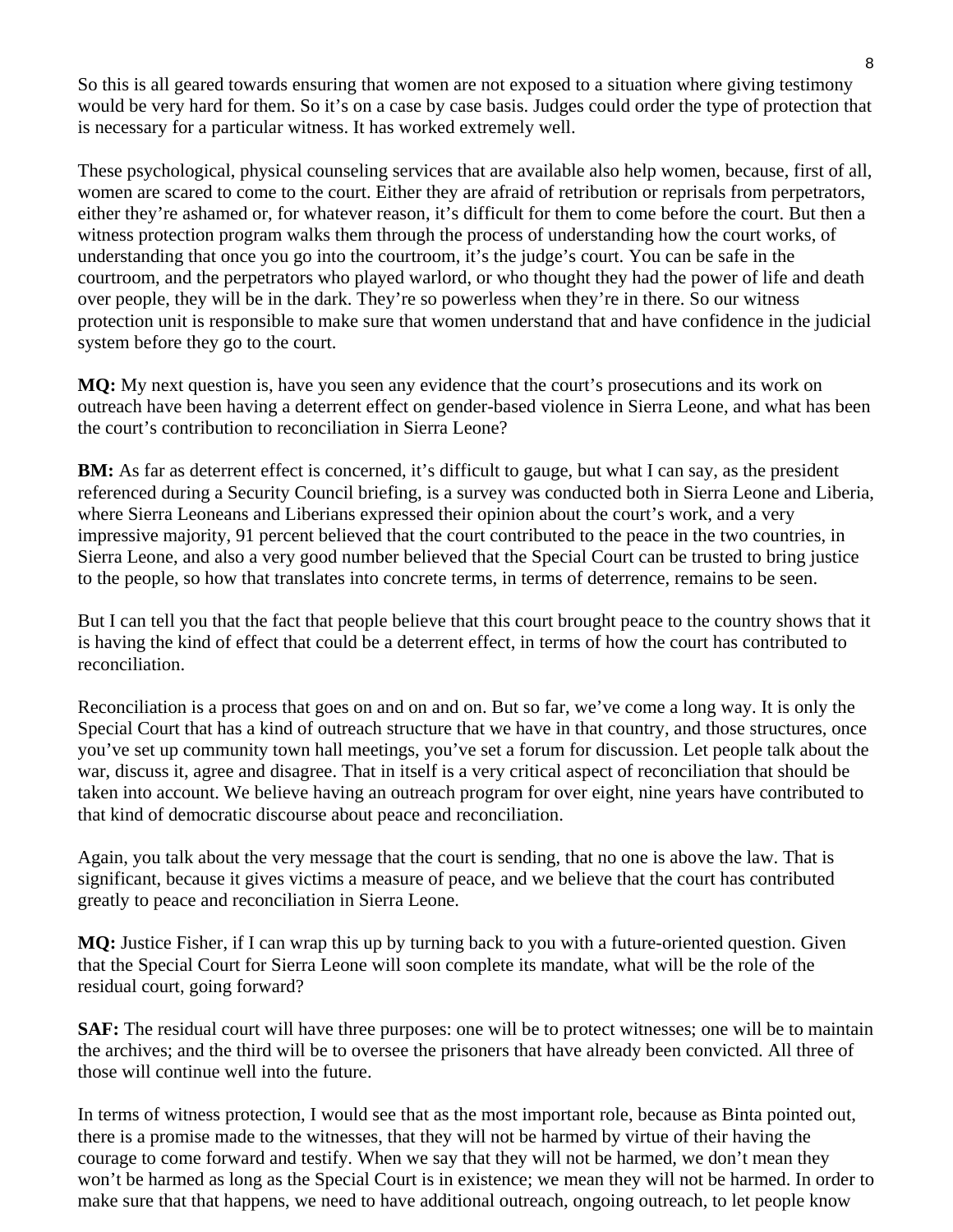that if there is an attempt to tamper with witnesses, there will be a response from the court, and that response is an investigation, and if warranted, a prosecution for contempt.

This is not a meaningless, fanciful thought. In the last year, because the word has gotten out that we are close to the end of our mandate, we have had seven people who have been brought forward on contempt charges. One has been convicted and gone through the appeal process and has been sentenced to two years in jail. Four more have been convicted and are awaiting sentencing. One is involved in the trial process now, and another has just been arrested last weekend.

So we are hoping that by responding quickly and aggressively, at this stage, that in the future we will have made it easier for the residual court, both in terms of establishing jurisprudence on contempt, but also perhaps dissuading others who might try to engage in the same sorts of activities. So the role of the residual court will go into the future as long as there are witnesses to protect, and that could be many years, and as long as there are prisoners that have to be overseen, and that also could be many years.

The message that we are trying to share with those who would support the efforts of the court is that that will be funded by voluntary funding, and that although it's a very small amount in the general scheme of things, it's between one and two million per year of US dollars with a court staff that's miniscule, that nonetheless it needs to continue, and we need to not allow the world to forget about Sierra Leone and the accomplishments of the Special Court, because if we don't follow through, if we don't keep faith with the witnesses, it will not only have impact on the legacy of the Special Court and work that it's done, but it'll have impact on international justice generally, because if one witness is harmed in this process, other witnesses will not come forward.

**MO:** Thank you for joining us today on the Global Observatory.

About the photo: Registrar Binta Mansaray (left) and Justice Shireen Avis Fisher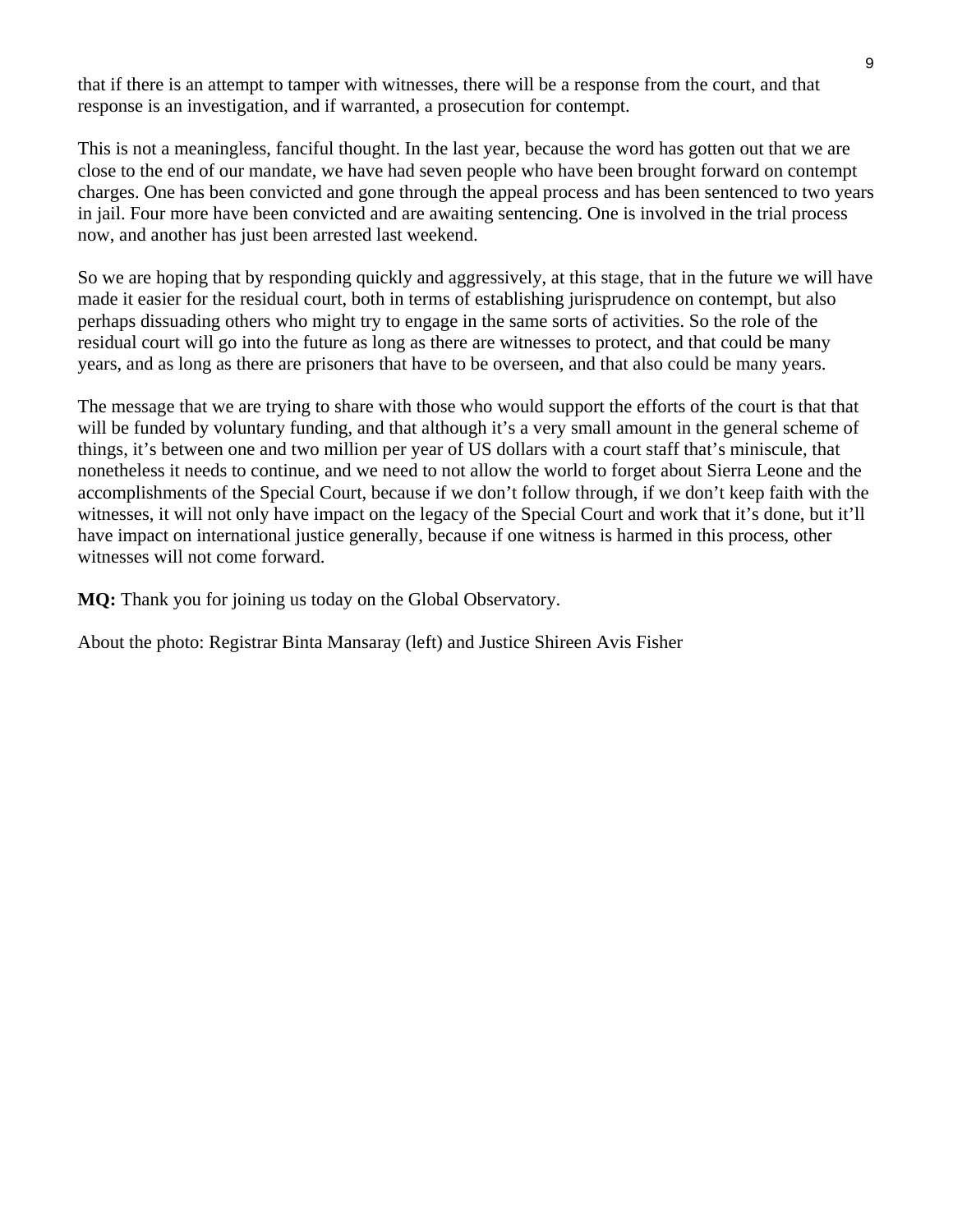#### The Morningside Post

Wednesday, 17 October 2012

#### **Malala, Lubanga, and the Universal Right to Childhood**

By Anna Richardson of The Morningside Post

Last week Malala Yousufzai, a fourteen-year-old schoolgirl living in the Swat Valley region of northwest Pakistan, was shot in the head by Taliban gunmen on her way home from school.

Malala gained recognition worldwide in 2009 after the BBC published excerpts of her diary about life as a schoolgirl under Taliban rule. Her shooting was universally condemned as an act of supreme cowardice.

It is not only the Taliban who refuse to recognize the rights of children in war zones -- just last month, Malala's home country, Pakistan (along with Russia, China and Azerbaijan) abstained from the annual UN Security Council resolution condemning violations of international law committed against children.

The abstention of these four members signaled not only a break from protocol, but also a backslide in international determination to protect children in conflict. Despite being the subject of seven Security Council resolutions in the past decade, the plight of children in conflict zones continues to be underrecognized and under-addressed by the international community.

In theory, the international legal canon provides these children with ample protection. In 2004, six crimes against children in conflict zones were formally recognized by the United Nations Security Council: abduction by armed groups; enlistment as fighters; rape and other sexual violence; injury or death; attacks on schools; and the denial of humanitarian aid. The prosecution of these crimes is grounded in major human rights treaties.

The UN Special Representative for Children in Armed Conflict has trumpeted the fact that abuses committed against children have been central to a number of precedent-setting cases in international law over the past year. However, these rulings are not necessarily indicative of great progress.

In April Charles Taylor of Liberia was convicted by the Special Court for Sierra Leone for, amongst other crimes, providing support to rebel groups in Sierra Leone who he knew to enlist children as young as seven into their ranks. Soon after, the International Criminal Court (ICC) handed down its first sentence to Thomas Lubanga, a warlord from the Democratic Republic of the Congo (DRC). He was sentenced to fourteen years for the crime of recruiting child soldiers in his home country.

Was Lubanga's prosecution a clear signal by the international community that crimes against children in war zones will be punished? Or was it just a calculated move by an under-performing ICC?

Those familiar with the Rome Statute will know that the court's jurisdiction depends on the inability or unwillingness of the defendant's home country to prosecute the case. When the ICC issued its warrant for Lubanga in 2006, the former leader of the Patriotic Forces for the Liberation of Congo was awaiting trial in the DRC on charges of genocide and crimes against humanity. This implies that his home country was indeed willing and able to bring him to trial. The courts in the DRC had not, however, charged the former warlord with the international crime of recruiting of child soldiers. The ICC's prosecutor was thus able to reel him in to the Hague on a technicality, an action described by international human rights lawyer William Schabas as an "artificial and mechanistic application of the Statute."

The ICC's first successful prosecution might be seen, therefore, as an expedient move to mollify a cynical public and weary donors, rather than an attempt to bring crimes against children to the top of the court's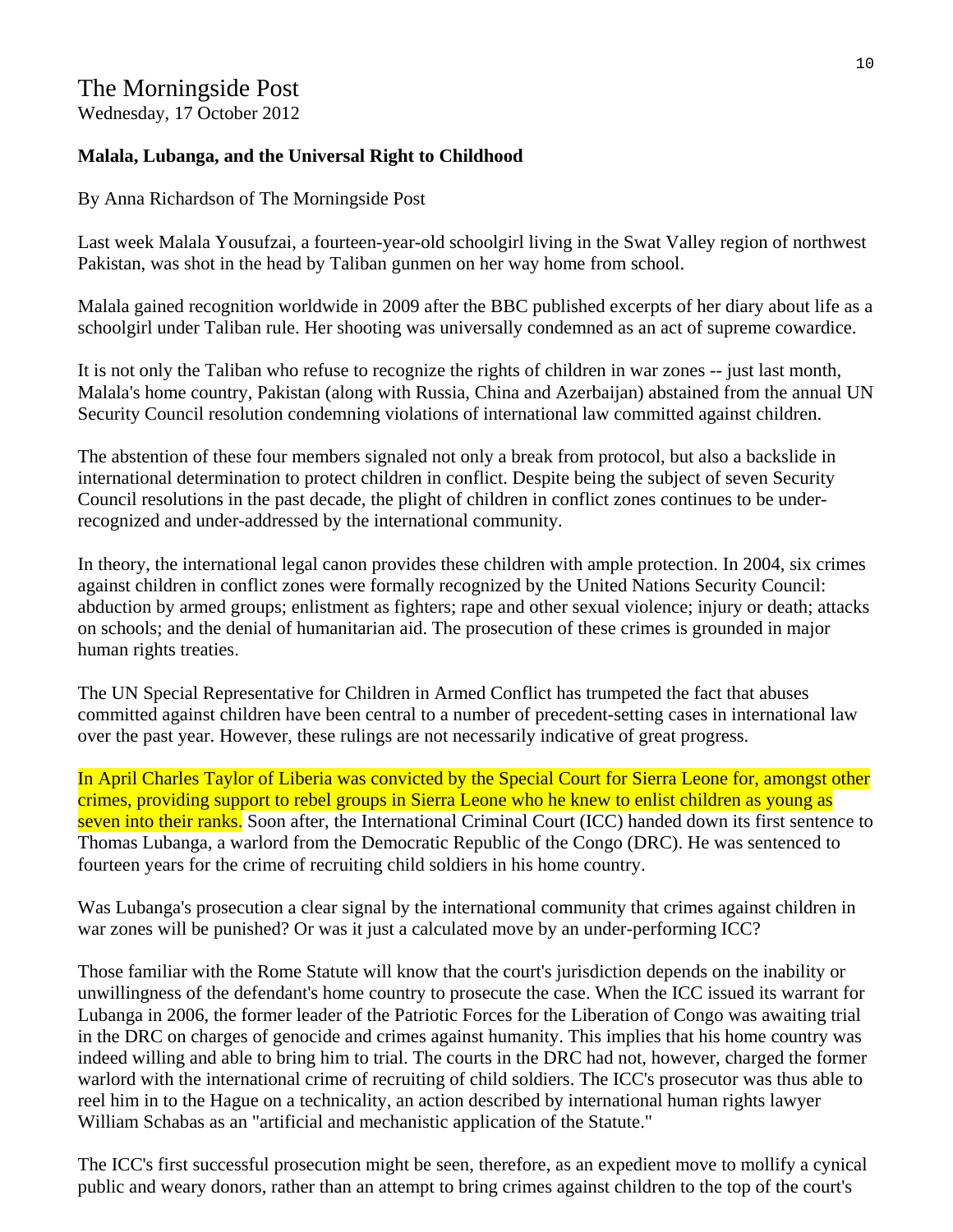agenda. Moreover, it is questionable whether this will deter others from abusing children. Lubanga, who has already served 6 years awaiting trial, might be eligible for early release after completing two thirds of his sentence. Thus, he will probably be free in 2016.

Judges at international tribunals, including the ICTY, ICTR and ICC, have consistently rejected the idea that there is any hierarchy of crimes -- recruitment of child soldiers, defined by the Rome Statute as a war crime, is theoretically as grave as genocide. It seems unlikely, however, that an individual convicted of genocide would have received such a lenient sentence, implying that the court and, by default, the international legal community, is not taking child-specific crimes as seriously as it might.

Children in Pakistan, the DRC, Somalia, and Colombia deserve the right to grow up free from the threat of violence. The Security Council and the International Criminal Court have both shown a lack of determination to treat crimes against children with the gravity that their mandates demand. We need such actors to make a concerted and sustained effort to implement international law and punish those who commit crimes against children.

Without that resolve, children like Malala in Pakistan and Lubanga's recruits in the DRC will continue to be denied the protections they deserve under international law.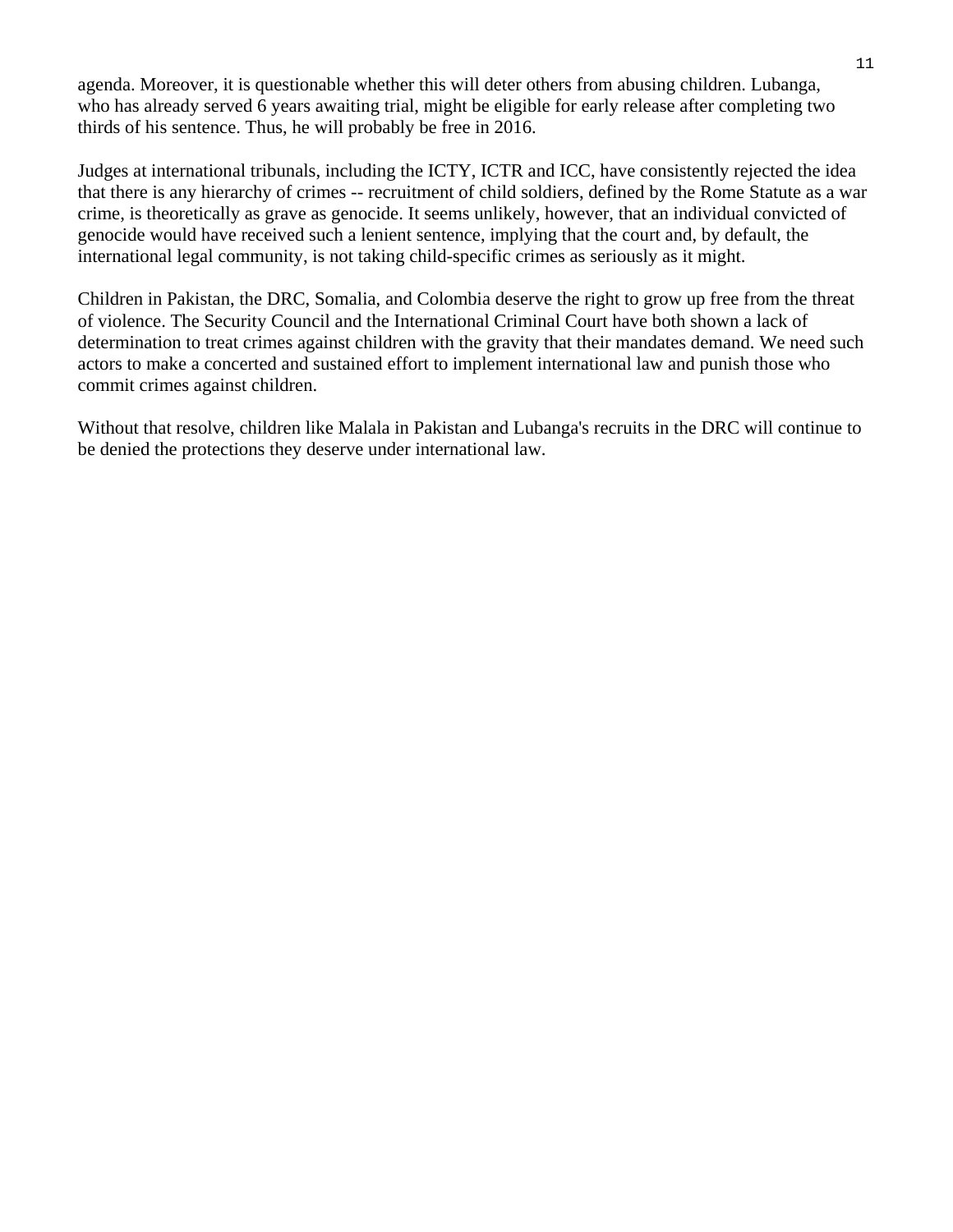#### Women News Network Wednesday, 17 October 2012

#### **International Criminal Court not 'targeting' only Africans says Prosecutor Fatou Bensouda**



*International Criminal Court Chief Prosecutor at The Hague in Geneva, Switzerland. Image: ICC* 

(WNN/ICC/VOA) The Hague, Geneva, SWITZERLAND: The chief prosecutor of the International Criminal Court (ICC) says she rejects any suggestion that the tribunal has unfairly targeted African countries. Fatou Bensouda, who became chief prosecutor last June after eight years as deputy chief prosecutor, said in an interview

it will take a lot of work to correct suspicions of bias against Africa.

"Changing this perception of course will not depend solely on myself, it will depend on other actors, it will depend on the organs of the court, it will depend on states, parties [and] it will depend on international partners. But, I do intend to play my part," said Bensouda, a native of Gambia.

She blamed accused persons who have committed international crimes for spreading allegations that the ICC targets Africans.

"I think what we need to do here is to move the focus away from those who perpetuate these crimes. They perpetuate these crimes and they send this propaganda that ICC is targeting Africa, and by so doing, the focus that we should have on the victims of their crimes is moved away," Bensouda said.

"The ICC is working with Africa and in fact Africa has been coming towards the ICC from the time of establishing this court from the very beginning. In fact this idea that Africa is being targeted was demystified, by the recent referral we received from Mali."

In July, Mali's minister of justice, Malick Coulibaly, led a delegation to The Hague to request officially that the ICC to investigate crimes allegedly committed by Islamists in the West African country's north. The request cited international crimes which include summary executions of soldiers, rape of women and young girls, massacres of civilians, the use of child soldiers and pillage.

So far 33 African countries have ratified the Rome Statutes that established the ICC. They contribute financially to the operations of the court.

"Individual African countries have been cooperating very well with the ICC. We hardly have a request for assistance going out to African countries that does not meet with a positive response," Bensouda said.

#### **US and international justice**

The Deputy Assistant U.S. Secretary of Defense for Rule of Law and Detainee Policy says Washington is playing a lead role in ensuring that those who commit international crimes face justice.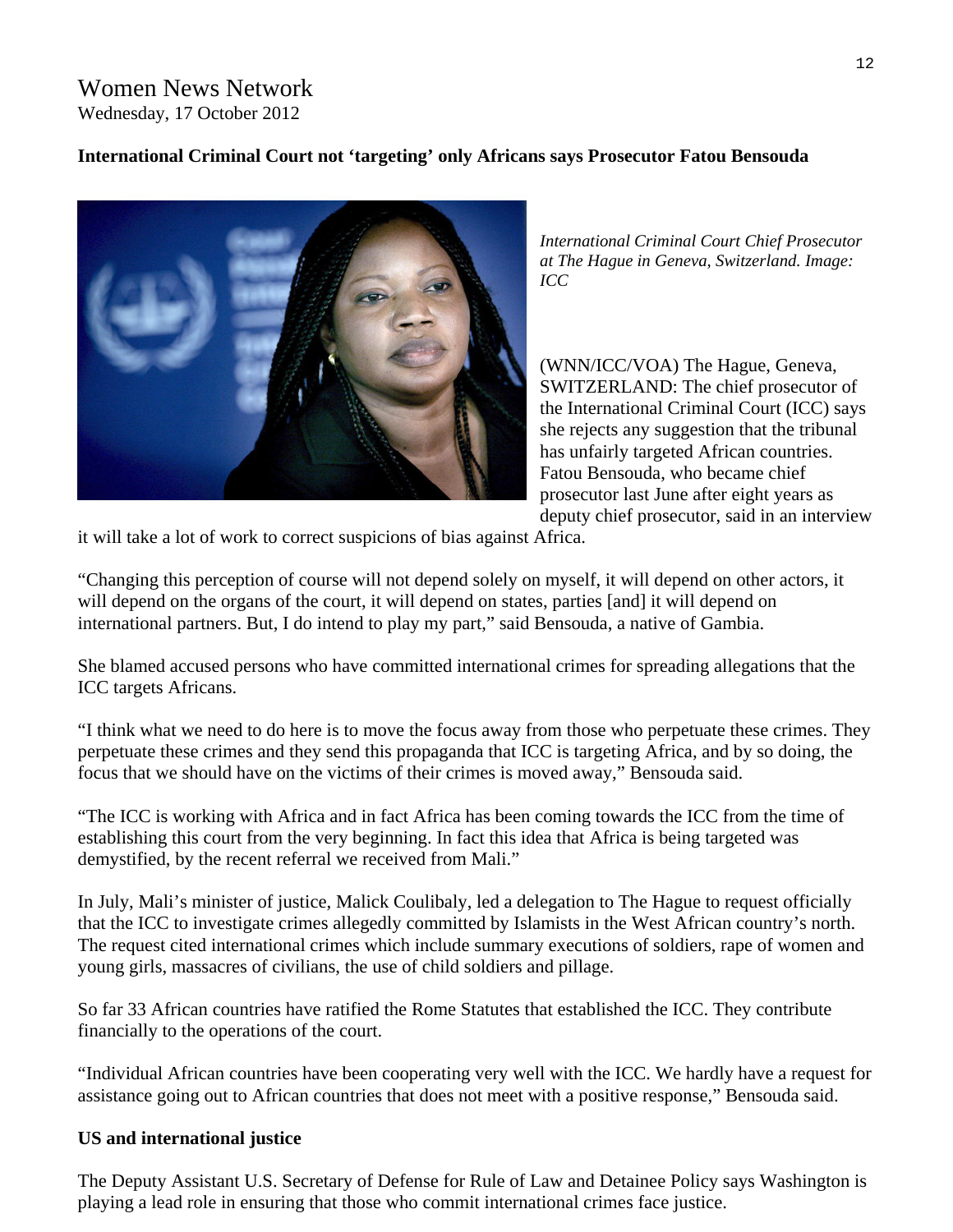"We play a very similar role to [the one] we've played throughout recent history, and that's a leadership role, in making sure that we don't live in a society where criminals can continue with their behavior with impunity. But, it's one that also makes sure that when we bring them to justice, we do it in a way that elevates the rule of law," said William Lietzau.

Lietzau rejects allegations that the United States is not fully committed to the work of the Hague-based International Criminal Court. The United States is not a signatory of the Rome Statute that established the ICC.

Some experts on the ICC have said Washington's refusal to sign weakens the power of the court. But, Lietzau disagrees.

"I don't think that is an appropriate criticism of our role with respect to international criminal justice in general," he said.

"The questions the United States has about the ICC are related to the structure of the court and the formulation that was chosen in the Rome treaty. That does not mean we have any lesser commitment to justice or the rule of law."

Lietzau said the U.S. works with the ICC to help the Hague-based court carryout its mandate in a way that respects the rule of law.

"The ICC's work of bringing wrongdoers to justice is something that we are very much committed to and we will continue to support that work as we do with other tribunals. I don't think there is any country that has invested as much in international criminal justice as the United States," he said.

Lietzau also spoke about organizational links between the ICC and the U.N. Security Council, which can ask the tribunal to prosecute certain international crimes.

"There are legitimate questions as to various aspects of the courts structure and role among other international organizations," he said. "We don't want to see the International Criminal Court used for purposes of promoting a political agenda. But, we are absolutely committed to ensuring that criminals are not allowed to commit grievous international with impunity."

#### **Heads of state immunity**

The chief prosecutor for the Special Court for Sierra Leone (SCSL) says heads of state should not be immune from criminal prosecution if they commit international crimes.

Brenda Hollis says current international law now stipulates that national leaders have immunity from prosecution unless they are charged by an international court with crimes against humanity.

"I think that the law has evolved at a point that if it's an international crime and an international court then that head of state would not have immunity. Regardless of whether he was a sitting head of state at the time he was charged and tried or he was a former head of state," said Hollis.

Critics have said the International Criminal Court (ICC) has often targeted mostly Africans. One example sometimes cited was the court's arrest warrant against Sudanese President Omar Hassan Al-Bashir on charges of war crimes and crimes against humanity in Darfur. The government of Sudan has rejected the charges.

But, in an interview, Hollis denies accusations that Africans are being targeted by the ICC.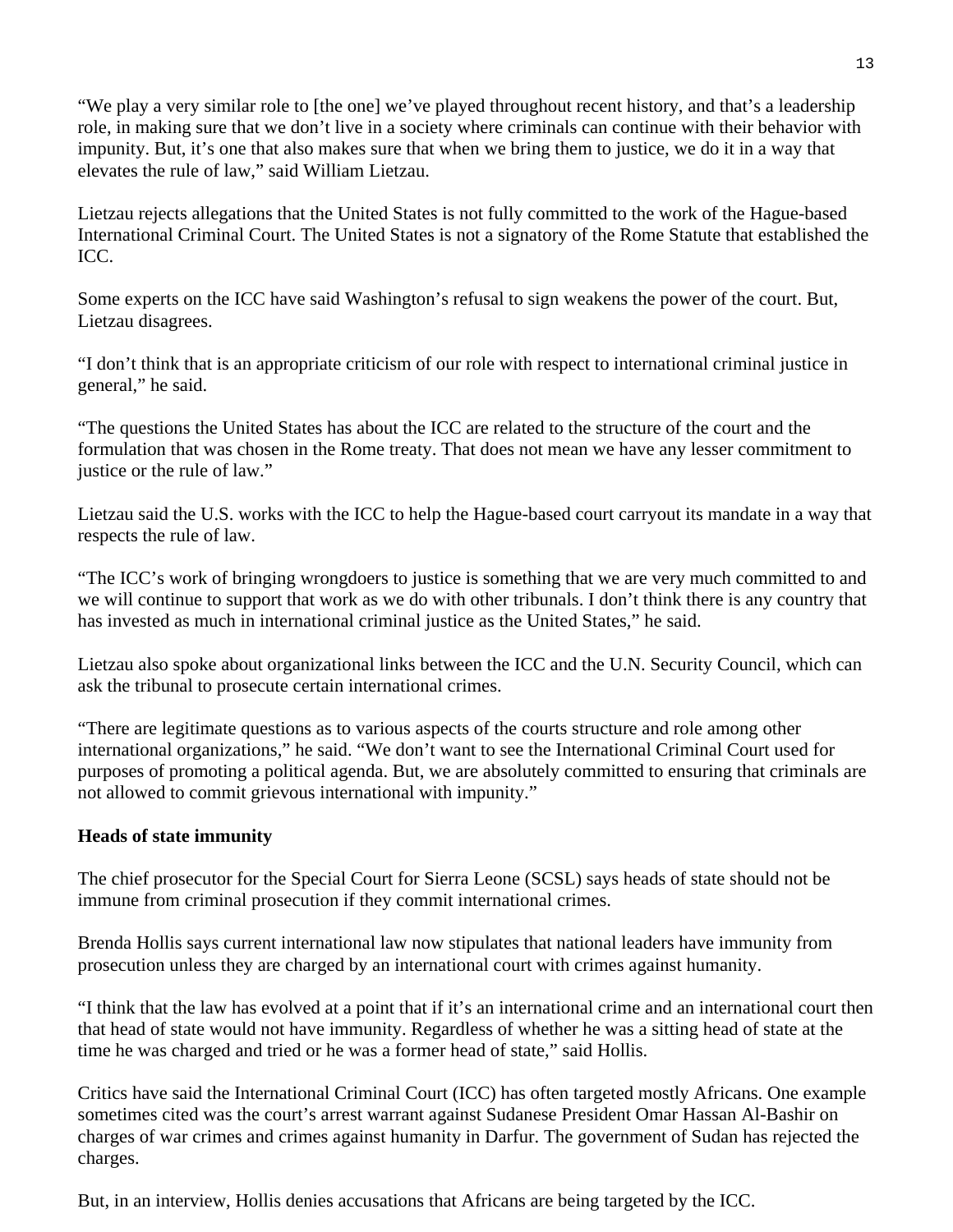Sudan is not a signatory of the Rome Statute that established the ICC. But despite this, the U.N. Security Council can still refer a case to the chief prosecutor of the ICC to investigate alleged international crimes involving Sudan.

The Security Council's referral about the situation in Sudan's Darfur region, where thousands have died, led to the ICC investigation and the subsequent indictment of Mr. Bashir on charges of war crimes and crimes against humanity.

Hollis expressed her views about Security Council referrals and their impact on claims of immunity by government leaders.

"That referral imbues the International Criminal Court for that case with the authority and with the consent of members of the United Nations because when the United Nations Security Council refers that case to the ICC, it is acting on behalf of all member states of the United Nations," Hollis continued.

"For those heads of state who are members of the United Nations that would be, in my view, an implicit waiver of immunity, by virtue of their membership of the United Nations. I think that is the current state of the law."

#### **Crime of Aggression**

Liechtenstein's top diplomat to the United Nations says he is working with African countries to ratify an amendment on so-called crimes of aggression. The amendment gives the ICC authority to investigate and prosecute such crimes. It was approved by a Review Conference of the Rome Statute of the International Criminal Court (ICC) in 2010.

Legal experts describe the amendment as a breakthrough in the development of international criminal law. Thirty states must ratify the amendment for it to come into force. So far, only two have signed.

"We are working with our African partners, and we are organizing next year a workshop in Botswana with the Botswana government to which African states would be invited," said Ambassador Christian Wenaweser.

"We would simply explain the outcome of the Kampala agreement. We'd explain the legal challenges, [and the] ways of ratifying and implementing it. We hope that this will push the effort forward."

Officials say for the first time since the Nuremberg and Tokyo military tribunals following World War II, the there is a possibility that individual leaders who plan and launch military aggression against other countries will be subject to prosecution by an international court.

Ambassador Wenaweser said he is hopeful that African countries will soon ratify the amendment on the crime of aggression so it can be implemented.

He expressed concerns, however, that some leaders are not aware that they can take action today.

"A lot of people misunderstand [and believe] that it's not possible to ratify now; [that you can only do so] in 2017, when in fact the opposite is true. You have to ratify it now in order for it to enter into force in 2017," said Wenaweser.

Proponents of the amendment say the campaign has been hindered by a lack of support from powerful nations. Wenaweser said he will continue to push for its passage.